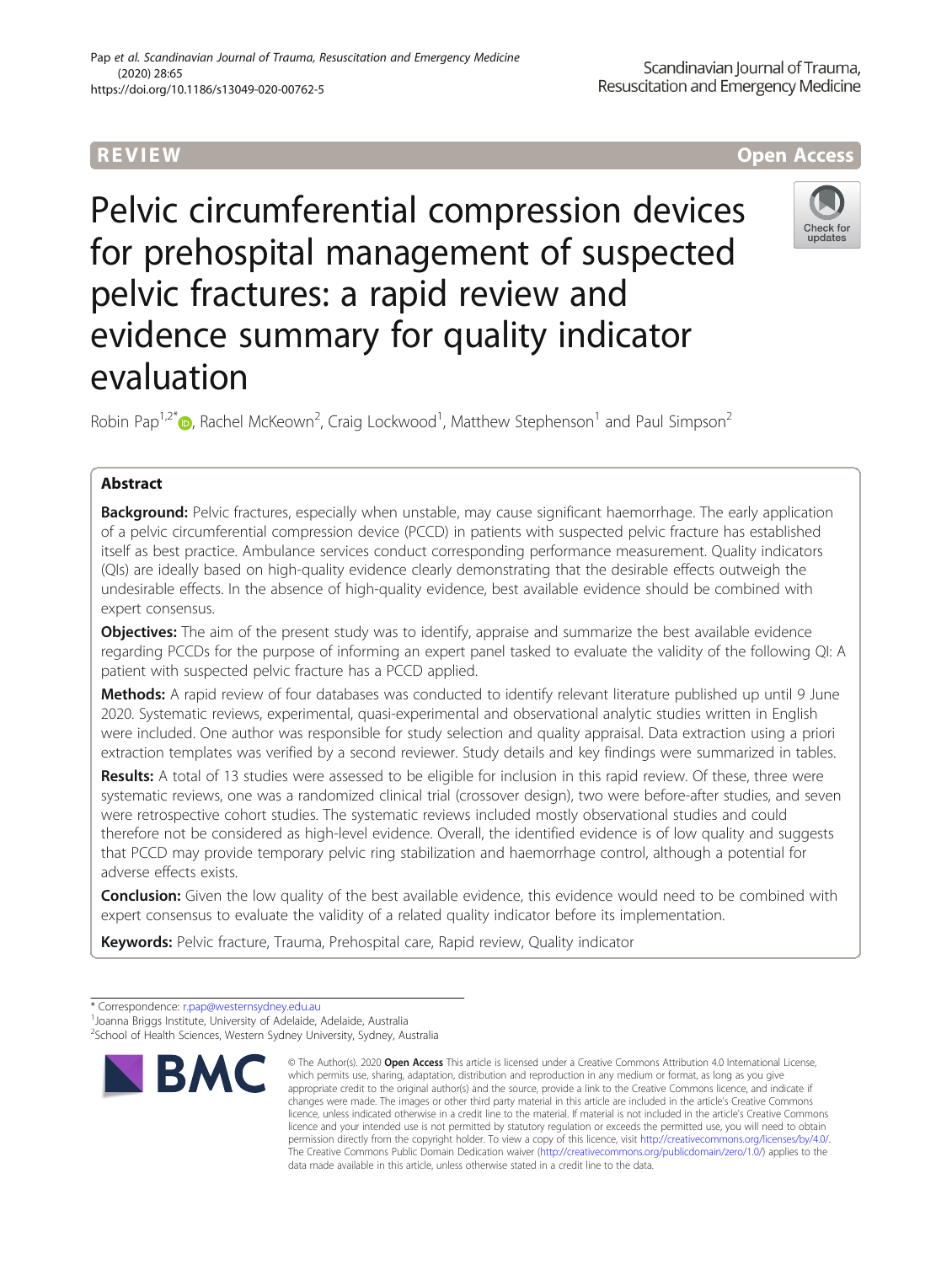# Background

Exsanguinating haemorrhage is one of the leading causes of death in patients suffering major trauma [\[1](#page-10-0)]. Besides catastrophic external haemorrhage, blood loss may occur from thoracic, abdominal, pelvic or limb injuries. Any of these alone or in combination can produce significant hypovolemia. Especially injury to the bony pelvis with disruption of the pelvic ring and damage to adjacent blood vessels may cause severe bleeding and can be associated with considerable morbidity and mortality [[2](#page-10-0)– [4\]](#page-10-0). As substantial force is required to cause fracture of the pelvic ring, some of the most frequent mechanisms of this injury involve road traffic accidents, falls from height and localized crush injuries [\[5](#page-10-0), [6](#page-10-0)]. However, in the elderly with osteoporosis, disruption of the pelvic ring can also occur from low-energy mechanism [\[7](#page-10-0)]. Pelvic ring fractures may be classified in a number of ways. Most commonly, the Tile [[8\]](#page-10-0) and Young-Burgess [\[9](#page-10-0)] classification systems are used. These divide pelvic ring injuries into various types based on stability/instability of the posterior sacroiliac complex (Tile type A: stable, Tile type B: rotationally unstable, Tile type C: vertically and rotationally unstable) and vector of injuring force (lateral compression types, anterior-posterior types, vertical shear types and combined mechanisms) respectively. Considering the potentially life-threatening haemorrhage associated with pelvic ring fractures, rapid identification and management are critical to optimize patient outcomes.

Historically, prehospital management in the form of pelvic binding was performed when inspection and palpation of the pelvis revealed deformity, instability and pain. However, the diagnostic reliability of identifying a pelvic fracture by physical examination is questionable, particularly in the patient with decreased level of consciousness [[10](#page-10-0)–[12](#page-10-0)]. Furthermore, manipulating and especially springing the pelvis carries significant risk of disrupting any clot that may have formed and thus interfering with any spontaneous haemostasis [[11\]](#page-10-0). Therefore, the decision to apply a pelvic circumferential compression device (PCCD) in any blunt trauma patient with suspected pelvic ring fracture based predominantly on the mechanism of injury and any visual signs such as bruising around the pelvis is increasingly being advocated as best practice in the prehospital care [[13](#page-11-0)–[15](#page-11-0)]. As the name implies, the intended purpose of a PCCD is to wrap around and stabilize the pelvic ring thereby limiting haemorrhage from cancellous bone or venous sources. The placement of a PCCD on a patient with a mechanism of injury suggestive of pelvic ring disruption is now commonly regarded to be an indicator of highquality prehospital trauma care  $[13-15]$  $[13-15]$  $[13-15]$ . As such, many ambulance services utilize this quality indicator (QI) in the measurement of their clinical performance [\[16](#page-11-0)].

A QI is an explicitly defined and measurable aspect of health care services indicative of a desirable structure, process or outcome [[17](#page-11-0)]. That is to say, there is evidence and/or consensus that the indicator can be used to quantify the quality of service provided, and thus monitor changes in quality over time  $[18]$  $[18]$ . This measurement provides a tool to identify unwarranted variation, facilitate data-driven improvement efforts and assess their impact. Systematically developed QIs are ideally based on scientific evidence. This may stem from rigorously developed guidelines [[19](#page-11-0), [20](#page-11-0)], but preferably is based directly upon high-quality scientific evidence such as thoroughly conducted (trial-based) empirical studies or robust systematic reviews and meta-analyses of randomized controlled trials (RCT) [\[17](#page-11-0), [21](#page-11-0)]. In areas or disciplines where such evidence is scarce, it may be necessary to combine the best available evidence with expert consensus [[17,](#page-11-0) [22\]](#page-11-0). Since the methodical review of underpinning evidence is fundamental to the systematic development of quality indicators, the expert consensus process should also be evidence-informed. The RAND/ UCLA appropriateness method (RAM) is a formal group judgement process developed in the 1980s by the Research and Development (RAND) Corporation and the University of California, Los Angeles (UCLA) [[23](#page-11-0)]. It combines expert opinion and scientific evidence in the form of systematic literature reviews by asking panellists to rate, discuss, and then re-rate statements.

However, this prominent advantage that RAM has over other consensus processes may also be a deterring factor. A systematic review is conducted to provide the expert panel with all pertinent information that will guide evidence-based decision-making [\[23](#page-11-0)]. Due to the rigorous methods applied when conducing full systematic reviews, they can take an extensive period of time to complete [\[24,](#page-11-0) [25\]](#page-11-0). This may be particularly problematic when multiple areas are being covered, there is high complexity in the topic, or both. Rapid reviews are a form of knowledge synthesis in which components of the systematic review process are simplified or omitted to produce information in a more timely manner [\[26](#page-11-0)]. As such, rapid reviews may offer a time- and resourceefficient alternative to modify RAM and prevent a potentially protracted and misaligned decision timeline. Although the rapid review approach has several inherent limitations, it may be a suitable compromise to facilitate swift synthesis of available evidence and adequately inform decisions in a RAM expert consensus process.

The aim of the present study was to apply rapid review methods to identify, appraise and summarize the best available evidence regarding PCCDs and in doing so provide an evidence summary to inform an expert panel tasked to validate the QI used for the measurement of prehospital trauma care quality. More specifically, this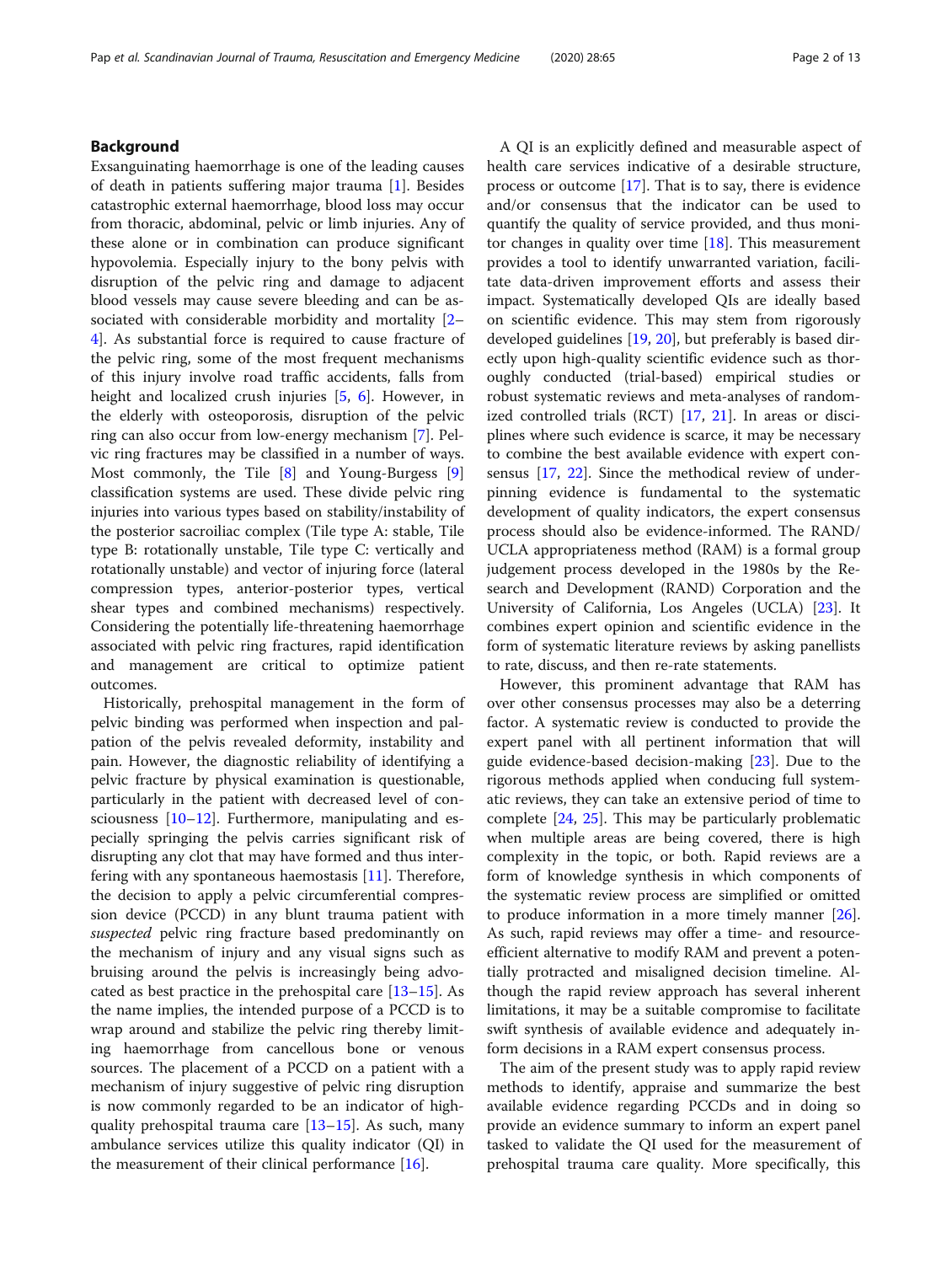rapid review aimed to investigate current evidence for the effectiveness and safety of non-invasive PCCDs. This study forms part of a larger research project aimed at developing and testing prehospital care quality indicators for the Australian setting [\(https://www.aspireproject.net\)](https://www.aspireproject.net).

# **Methods**

# Preliminary work

As the initial part of the larger research project, a scoping review was conducted in accordance with Joanna Briggs Institute (JBI) methodology [[16](#page-11-0)]. The scoping review's purpose was to map the attributes of 'quality' in the context of prehospital care, to chart existing international prehospital care QIs and explore their development processes. Identified QIs were categorized as either system/organizational/non-clinical (domain A) or clinical (domain B). Within these two domains, several subdomains were formed, including 'trauma care' (sub-domain B.6). QIs describing in one way or another the application of a PCCD in a patient with suspected pelvic fracture were identified in several included articles and aggregated into one single QI concisely describing the specific clinical intervention (Table 1). Furthermore, the QI was labelled as a process indicator according to Donabedian's model, and as a QI primarily addressing 'effectiveness', one of the attributes of 'quality' mapped in the review.

# Rapid review

## Literature search strategy

Guided by the approaches to rapid reviews and evidence summaries by JBI and the World Health Organization (WHO) [[27\]](#page-11-0), a rapid systematic literature review was conducted to develop a summary of the best available evidence concerning the placement of a PCCD in the prehospital environment. Systematic searches of four electronic databases (the Cochrane Library, the JBI Database of Systematic Reviews, PubMed and CINAHL) were conducted on 9 June 2020. No date range filters were set but the search was limited to studies involving human participants and written in English. Due to the small number of systematic reviews identified, the search was expanded to include lower levels of evidence [\[28](#page-11-0)]. Nevertheless, observational descriptive studies, case series and case reports were excluded, as were nonsystematic literature reviews. The full search strategy is available in Appendix [S1](#page-10-0).

**Table 1** The aggregated quality indicator originating, amongst others, from the preliminary scoping review

QI-B.6.2. A patient with suspected pelvic fracture has a pelvic circumferential compression device (PCCD) applied. (Process Effectiveness)

## Study selection

One author (RP) carried out the literature search, screened the results by title and abstracts using Covidence (Covidence, Melbourne VIC, Australia), and performed full-text review of shortlisted articles based on pre-defined inclusion criteria. The pre-defined inclusion criteria were based on the following population, intervention, comparison, outcome, context, study design (PICOCS) criteria:

- Population: Trauma patients with suspected or confirmed pelvic fracture(s)
- Intervention: Application of a PCCD<br>• Comparison: No intervention (or wra
- Comparison: No intervention (or wrapping sheet)
- Outcomes: Clinical endpoints and/or adverse effects
- Context: Emergency trauma care
- Study designs: Systematic review, experimental and quasi-experimental studies, and observational analytical studies.

# Quality appraisal

Following the search, studies selected for retrieval were assessed for internal validity using applicable JBI critical appraisal checklists [[27\]](#page-11-0). This risk-of-bias assessment was performed by one author (RP). The quality threshold scores on respective checklists was 7 out of 11 for systematic reviews, 8 out of 13 for randomized control trials, 6 out of 9 for quasi-experimental studies and 7 out of 11 for cohort studies. These scores equated to a minimum quality threshold of 60% which was deemed to indicate sufficient quality for the research to be included in the review.

## Data extraction and synthesis

Data were extracted by one author (RP) and verified by another (RM) using a standardized extraction template created a priori in Microsoft Excel for Mac 2019 (Microsoft Corp., Richmond, WA, USA). For systematic reviews, the following data were extracted: author(s), year of publication, number of studies included their designs, whether meta-analysis was performed and key findings. For primary research studies, following data were extracted: author(s), year of publication, study objectives and design, number of participants, participant characteristics, device(s), and key findings. Each systematic review and primary study was assigned a level of evidence in accordance with JBI [\[28](#page-11-0)].

## Results

# Search and critical appraisal results

A total of 1194 potentially relevant records were identified through database searching (Fig. [1](#page-3-0)). Following the removal of 38 duplicates, 1156 records were retrieved for title and abstract screening. This found 1108 records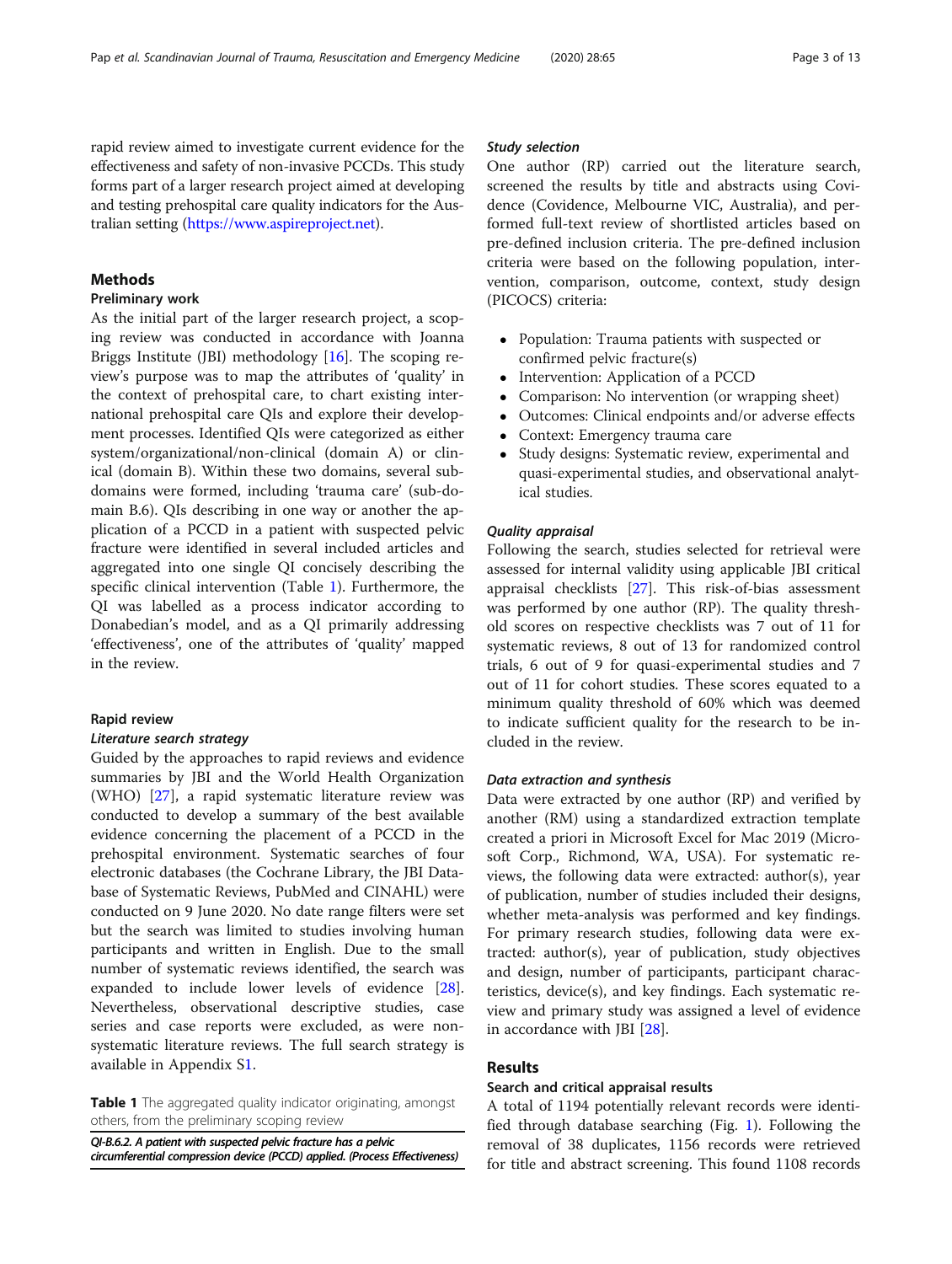<span id="page-3-0"></span>

to be incongruent with the inclusion criteria which were thus excluded and left 48 articles for full-text screening. Subsequently, 35 articles were excluded based on incompatibility with the review criteria which resulted in 13 articles being included for analysis in this rapid review. The 13 articles were critically appraised for methodological quality using applicable JBI critical appraisal tools. Based on the a priori minimum scores, all studies were included in this review.

# Description of the studies and characteristics of the evidence

Three systematic reviews [\[29](#page-11-0)–[31\]](#page-11-0), one randomized clinical trial (crossover design) [\[32](#page-11-0)], two before-after studies [[33,](#page-11-0) [34](#page-11-0)], and seven retrospective cohort studies [[35](#page-11-0)–[41](#page-11-0)] were included (Tables [2](#page-4-0) and [3](#page-5-0)). For systematic reviews, the level of evidence was assigned with consideration of included studies which addressed physiological effects and clinical outcomes such as reducing bleeding and decreasing mortality. Similar to the hierarchical rating of

outcomes according to importance performed in the Grading of Recommendations Assessment, Development and Evaluation (GRADE) approach [\[42](#page-11-0)], these outcomes were considered most critical and thus given priority over other, less important outcome measures such as biomechanical effects in determining evidence level.

## Summary of the evidence and clinical bottom line

Tables [2](#page-4-0) and [3](#page-5-0) provide summaries of the included studies' findings. Generally, the evidence in support of the application of a PCCD in a patient with suspected or confirmed pelvic fracture is weak. Whilst three systematic reviews were identified, the design of included studies (mostly observational) in these reviews lowered their level of evidence. None of the systematic reviews included a meta-analysis of included studies. Bakhshayesh, et al. (2016) [[29\]](#page-11-0) explicitly stated that it was not possible to combine results due to heterogeneity amongst included studies. This heterogeneity is echoed in the primary clinical studies identified in this rapid review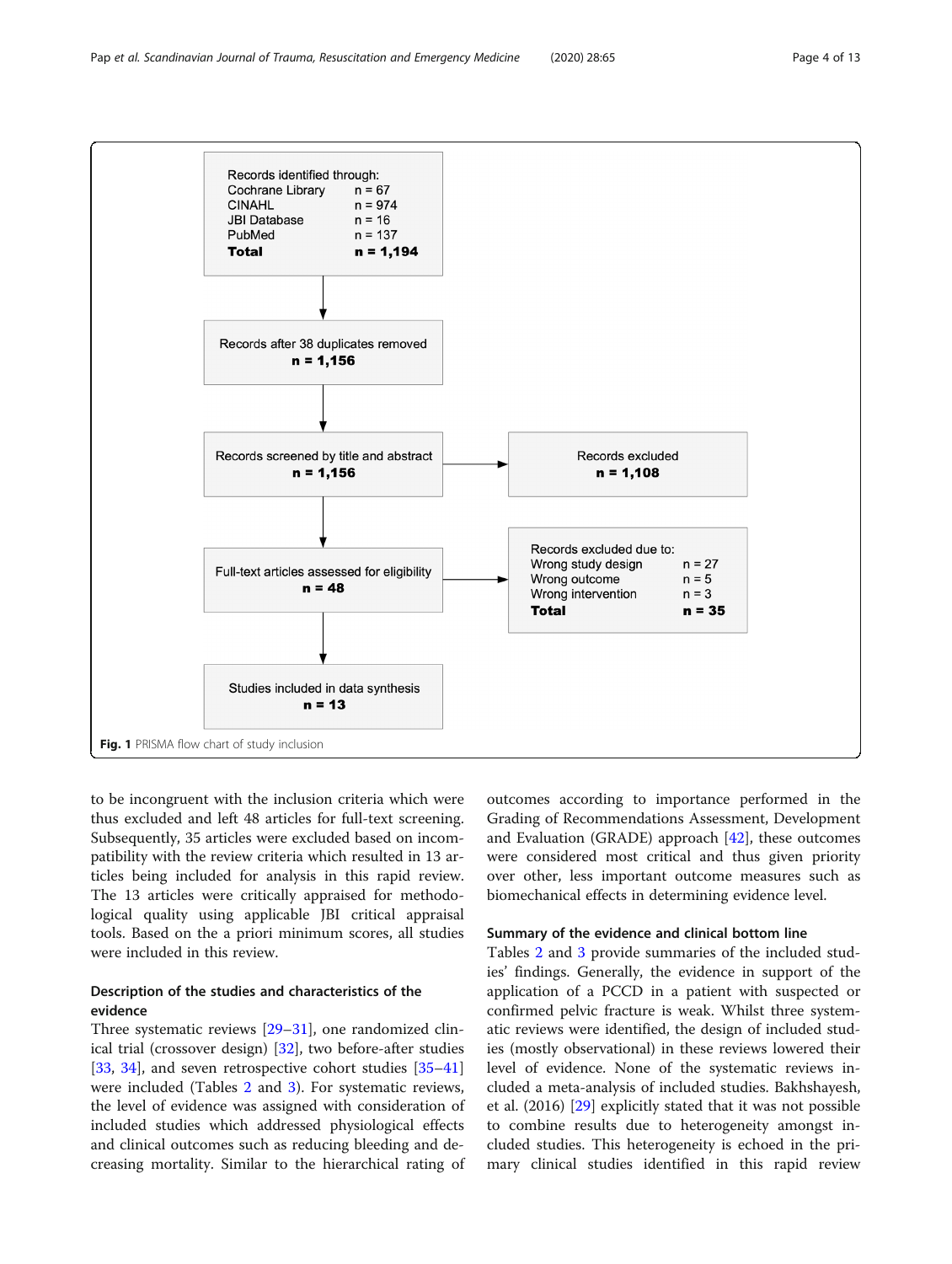| Author                       | Year of<br>Publication | studies<br>included | Number of Study designs                                                                                                                                       | Total number<br>of patients/<br>participants/<br>cases | Meta-<br>analysis<br>performed | Summary                                                                                                                                                                                                                                                                                                                                                                                                                                                                                                                                                                                                                                                                                                                                               | LOE <sup>a</sup> |
|------------------------------|------------------------|---------------------|---------------------------------------------------------------------------------------------------------------------------------------------------------------|--------------------------------------------------------|--------------------------------|-------------------------------------------------------------------------------------------------------------------------------------------------------------------------------------------------------------------------------------------------------------------------------------------------------------------------------------------------------------------------------------------------------------------------------------------------------------------------------------------------------------------------------------------------------------------------------------------------------------------------------------------------------------------------------------------------------------------------------------------------------|------------------|
| Bakhshayesh,<br>et al. [29]  | 2016                   | 16                  | One RCT, two before-after<br>studies, four retrospective<br>cohort studies and nine<br>case series (including six<br>cadaver studies)                         | 1377                                                   | <b>No</b>                      | Included studies suggest that<br>PCCDs are effective in reducing<br>a pelvic ring fracture. PCCDs<br>may contribute to favourable<br>physiological effects during the<br>early phase of resuscitation.<br>However, study results are<br>inconclusive and conflicting<br>with regards to other outcome<br>measures, i.e. mortality, hospital<br>length of stay, and intensive care<br>unit (ICU) length of stay. Almost<br>all types of PCCDs may potentially<br>cause pressure ulcers if used for<br>extensive periods due to inevitable<br>tension over bony prominences.                                                                                                                                                                            | $\overline{2}$   |
| Cullinane, et al. [30] 2011  |                        | 6                   | One before-after study, two<br>retrospective cohort studies,<br>three case series (including<br>two cadaver studies)                                          | 460                                                    | <b>No</b>                      | This systematic review was<br>conducted for the development<br>of clinical quidelines for surgical<br>and non-surgical management<br>of haemorrhage in pelvic fractures.<br>Those studies which were included<br>to evaluate the role of non-invasive<br>temporary external fixation devices<br>suggest that temporary binders<br>reduce pelvic volume and may<br>improve biomechanical stability.<br>The effectiveness of non-invasive<br>temporary external fixation devices<br>limiting haemorrhage is unclear.<br>They do not seem to affect<br>mortality. Pelvic binders may cause<br>tissue trauma due to shearing<br>forces during the application<br>process and skin breakdown over<br>bony prominences when used<br>over prolonged periods. | 3                |
| Spanjersberg,<br>et al. [31] | 2009                   | 17                  | One before-after study, one<br>retrospective cohort study,<br>five case series (including<br>three cadaver studies),<br>seven case reports, three<br>opinions | 250                                                    | No                             | The reviewers concluded that<br>available studies suggest that<br>PCCDs may facilitate reduction<br>of fractures and associated<br>haemorrhage. However, data<br>concerning mortality is lacking.<br>Although the literature suggests<br>no life-threatening complications<br>occur with the use of PCCDs,<br>the nature, severity and rates of<br>complications is not fully known.<br>Most obvious is a certain risk of<br>damage to skin and potential<br>iatrogenic injury to internal organs.                                                                                                                                                                                                                                                    | 3                |

<span id="page-4-0"></span>Table 2 Summary of included systematic reviews

LOE Level of Evidence; PCCD Pelvic Circumferential Compression Device; RCT Randomized Clinical Trial; <sup>a</sup>Based on included studies addressing physiological effects

making synthesis of results challenging. Furthermore, the limited clinical research is comprised predominantly of historical cohort studies, which induces inherent and considerable risk of bias.

Included studies which address the biomechanical effects of PCCDs indicate the devices facilitate a reduction in pelvic volume and improvement in biomechanical stability [\[29](#page-11-0)–[31,](#page-11-0) [33,](#page-11-0) [34](#page-11-0)]. Of the included studies, several suggest that PCCDs, especially if applied early, may contribute to a variety of desirable physiological effects [[29](#page-11-0)– [31,](#page-11-0) [33,](#page-11-0) [37,](#page-11-0) [38,](#page-11-0) [40](#page-11-0)]. Yet, results concerning other, more critical outcome measures such as mortality and hospital or intensive care unit length of stay are ambivalent or conflicting [[29](#page-11-0)–[31](#page-11-0), [35](#page-11-0)–[37](#page-11-0), [39,](#page-11-0) [41\]](#page-11-0). Three studies included sheet wrapping as an improvised method to stabilize the pelvic ring [\[38,](#page-11-0) [39,](#page-11-0) [41\]](#page-11-0). However, only one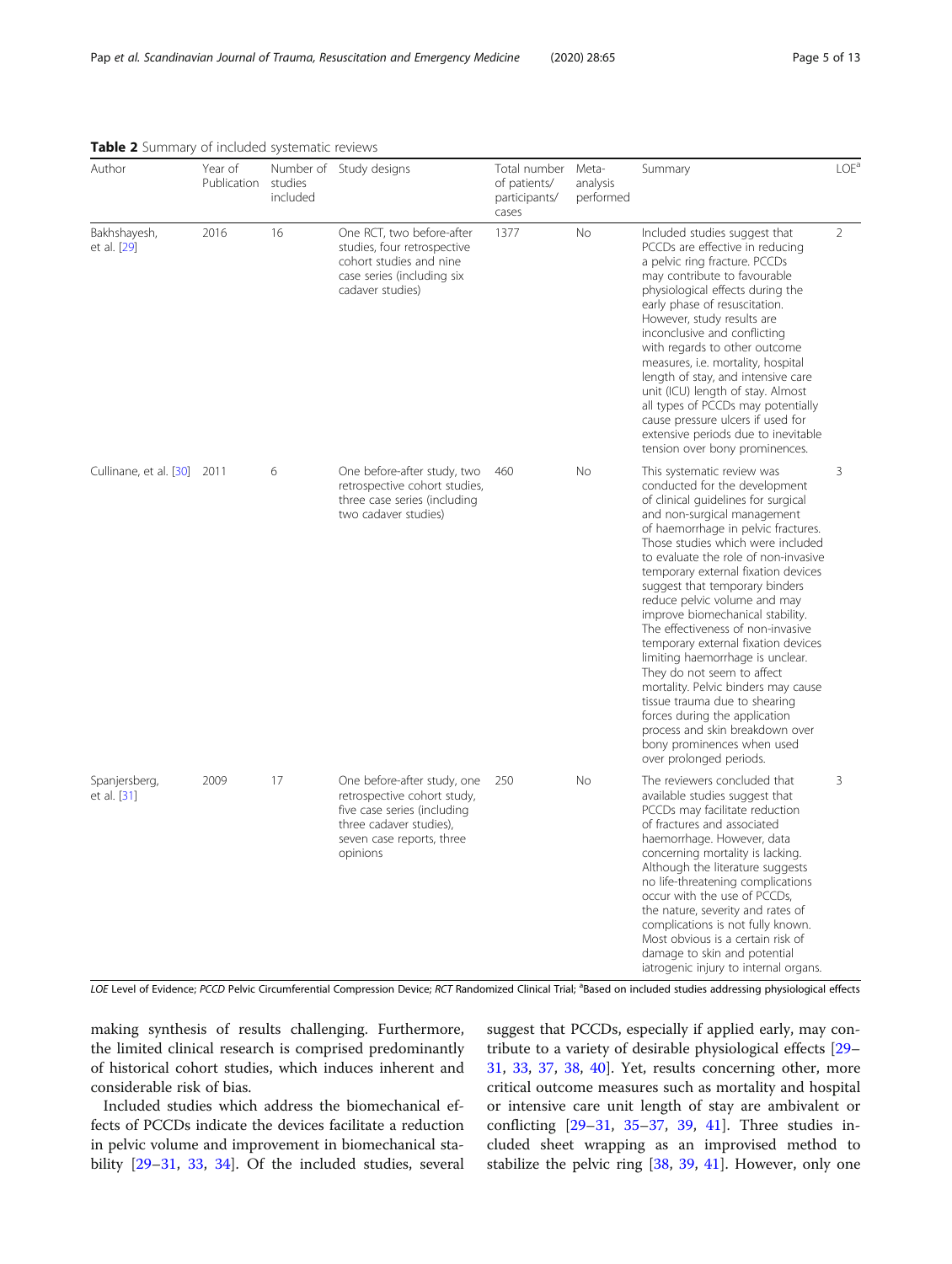<span id="page-5-0"></span>

| Table 3 Summary of included primary clinical studies |
|------------------------------------------------------|
|------------------------------------------------------|

| Author                        | Year of<br>publication | Study Design                  | Pertinent<br>Objective(s)                                                                                                            | Number of<br>patients/<br>participants | Patients/participants<br>and groups                                                                                                                                                                                                                                                                                                                | Device(s)/<br>Intervention(s)    | Results summary                                                                                                                                                                                                                                                                                                                                                                                                                                                                                                                                                                                                                                                                                                                                                                                                                                                  | LOE |
|-------------------------------|------------------------|-------------------------------|--------------------------------------------------------------------------------------------------------------------------------------|----------------------------------------|----------------------------------------------------------------------------------------------------------------------------------------------------------------------------------------------------------------------------------------------------------------------------------------------------------------------------------------------------|----------------------------------|------------------------------------------------------------------------------------------------------------------------------------------------------------------------------------------------------------------------------------------------------------------------------------------------------------------------------------------------------------------------------------------------------------------------------------------------------------------------------------------------------------------------------------------------------------------------------------------------------------------------------------------------------------------------------------------------------------------------------------------------------------------------------------------------------------------------------------------------------------------|-----|
| Schweigkofler,<br>et al. [35] | 2019                   | Retrospective<br>Cohort study | To evaluate the<br>effects of early<br>(prehospital)<br>application of a<br>PCCD on<br>transfusion<br>requirements and<br>mortality. | 64                                     | Trauma patients with<br>Tile B ( $n = 31$ ; 48.4%)<br>and Tile C ( $n = 33$ ;<br>51.6%) unstable<br>pelvic fractures. A<br>PCCD was applied<br>prehospitally in 37<br>patients (58%); 27<br>(42%) received no<br>prehospital pelvic<br>binding.                                                                                                    | Unspecified<br>PCCD              | There were higher<br>ISS scores (29.7 vs<br>24.2) and lower<br>probability of<br>survival (RISC-II<br>Prognosis 81% vs<br>89%) in patient who<br>had a PCCD applied,<br>however this was<br>not statistically<br>significant. There<br>was also higher risk<br>for massive<br>transfusion (TASH-<br>Scores 10% vs 6%)<br>and average number<br>of PRBC units<br>transfused (10.5 vs<br>7.5) in patient with<br>PCCD, again without<br>statistical<br>significance though.<br>There was no<br>statistically<br>significance<br>difference in<br>mortality (20% vs<br>13.3% respectively).                                                                                                                                                                                                                                                                         | 3   |
| Agri, et al. [36]             | 2017                   | Retrospective<br>Cohort study | To describe the<br>correlation between<br>pelvic binders and<br>patient outcomes.                                                    | 228                                    | Adult (> 16 years)<br>trauma patient with<br>Tile A ( $n = 52$ ; 22.8%),<br>Tile B ( $n = 71$ ; 31.1%)<br>and Tile C ( $n = 105$ ;<br>46.1%) pelvic<br>fractures. Pelvic<br>binders had been<br>applied to in the<br>field to 144 patients<br>(63%) with<br>comparable<br>frequency among<br>the three main<br>fracture types ( $p =$<br>$0.61$ ). | Unspecified<br>PCCD (and<br>AAE) | Tile C fractures were 3<br>associated with<br>higher transfusion<br>requirements $(p <$<br>0.0001) and higher<br>mortality ( $p < 0.001$ ).<br>There was no<br>statistically<br>significant difference<br>in injury severity<br>between patient<br>with PCCD and<br>those without (ISS<br>26 vs 29; $p = 0.99$ ).<br>Pelvic binders were<br>not associated with<br>differences in PRBC<br>transfusion<br>requirements (0 vs 2;<br>$p = 0.91$ ) or mortality<br>rates at 48 h (23% vs<br>18%; $p = 0.5$ ) or 30<br>days (25% vs 11%;<br>$p = 0.51$ ) compared<br>to the absence of<br>pelvic binders. There<br>were also no<br>statistically<br>significant<br>differences in SBP,<br>HR, SI, lactate level,<br>SBD or need for<br>AAE. No differences<br>were detected in<br>any of these<br>variables even when<br>selecting unstable<br>fracture types (B1, B3 |     |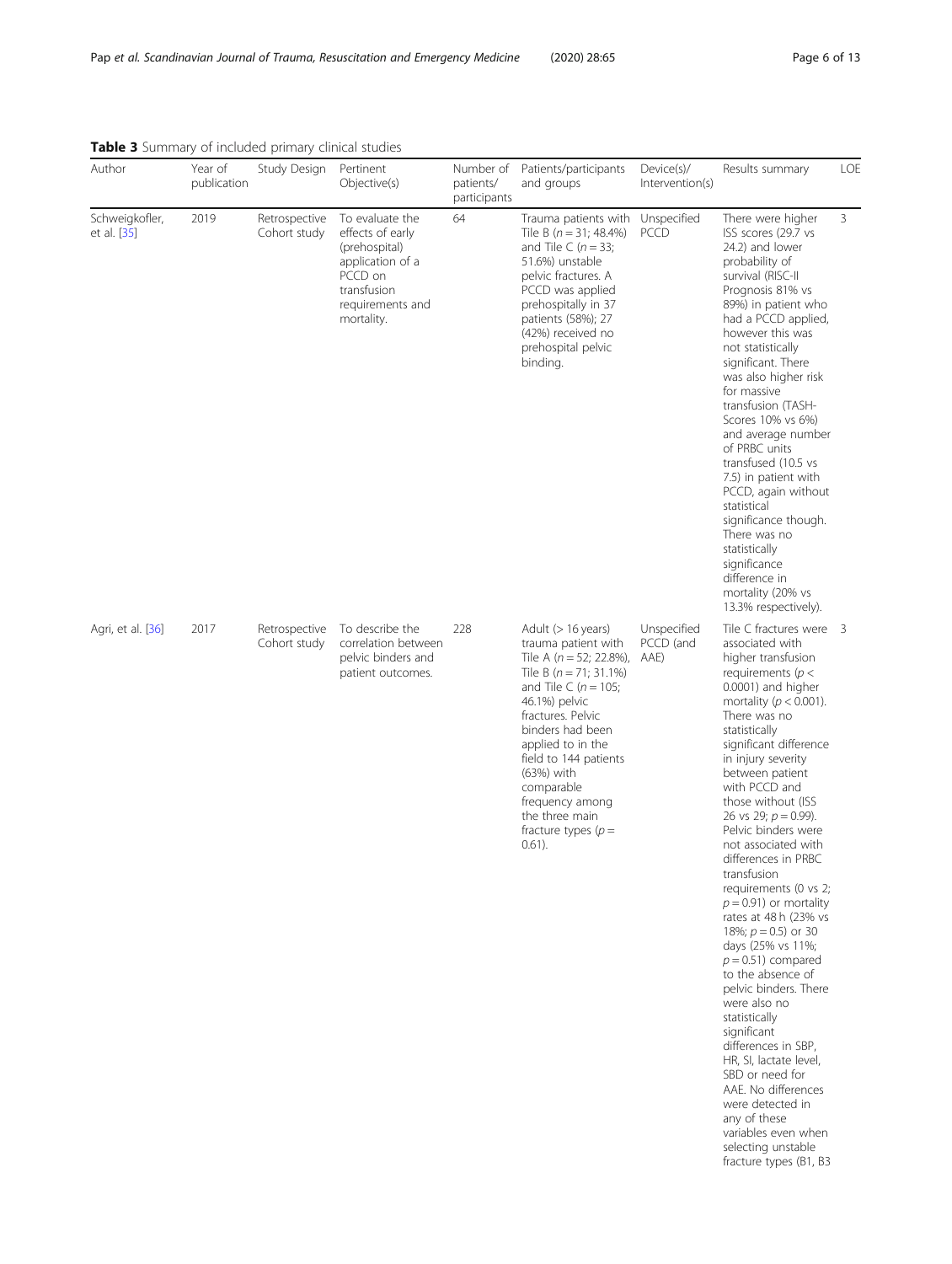| Author           | Year of<br>publication | Study Design                  | Pertinent<br>Objective(s)                                                                                                                                                             | Number of<br>patients/<br>participants | Patients/participants<br>and groups                                                                                                                                                                                                                                                                                                                                           | Device(s)/<br>Intervention(s)               | Results summary                                                                                                                                                                                                                                                                                                                                                                                                                                                                                                                                                                                                                                                                                                                                               | LOE |
|------------------|------------------------|-------------------------------|---------------------------------------------------------------------------------------------------------------------------------------------------------------------------------------|----------------------------------------|-------------------------------------------------------------------------------------------------------------------------------------------------------------------------------------------------------------------------------------------------------------------------------------------------------------------------------------------------------------------------------|---------------------------------------------|---------------------------------------------------------------------------------------------------------------------------------------------------------------------------------------------------------------------------------------------------------------------------------------------------------------------------------------------------------------------------------------------------------------------------------------------------------------------------------------------------------------------------------------------------------------------------------------------------------------------------------------------------------------------------------------------------------------------------------------------------------------|-----|
|                  |                        |                               |                                                                                                                                                                                       |                                        |                                                                                                                                                                                                                                                                                                                                                                               |                                             | and C) only.                                                                                                                                                                                                                                                                                                                                                                                                                                                                                                                                                                                                                                                                                                                                                  |     |
| Hsu, et al. [37] | 2017                   | Retrospective<br>Cohort study | To compare the<br>effects of early<br>pelvic binding<br>(based on suspicion<br>of pelvic injury)<br>with late pelvic<br>binding (after<br>fracture<br>confirmation by<br>radiography) | 204                                    | Trauma patients with SAM Pelvic<br>a loss of<br>consciousness or<br>$GCS < 13$ , SBP $< 90$<br>mmHg, fall from $\geq 6$<br>m; injury to multiple<br>vital organs, and<br>suspected pelvic<br>injury. Pelvic binders<br>had been applied to<br>56 (27.5%) patients<br>after confirmation of<br>pelvic fracture and<br>148 (72.5%) patients<br>with suspected<br>pelvic injury. | $Sling®$ II                                 | There were no<br>statistically<br>significant<br>differences in<br>hospital LOS, ICU<br>LOS, RTS, ISS score;<br>percentage of SBP<br>< 90 mmHg, GCS,<br>percentage of AIS<br>$\leq$ 3, angiography for<br>AAE or mortality.<br>However, those<br>patients who<br>received early pelvic<br>binding had<br>significantly less<br>blood transfusion<br>requirements (2462<br>ml vs 4385 ml; $p =$<br>0.009). Furthermore.<br>uni- and multivariant<br>regression analysis<br>to adjust for<br>confounders<br>revealed significantly<br>reduced mortality<br>rates associated with<br>early binding $(p =$<br>0.030 and $p = 0.039$<br>respectively).                                                                                                             | 3   |
| Fu, et al. [38]  | 2013                   | Retrospective<br>Cohort study | To evaluate the<br>effects of PCCDs in<br>patients with pelvic<br>fractures who<br>required transfer to<br>trauma centres.                                                            | 585                                    | Patients with stable<br>$(n = 450; 76.9%)$ and<br>unstable ( $n = 135$ ;<br>23.1%) pelvic<br>fractures who were<br>transferred to a<br>trauma centre within<br>24 h.                                                                                                                                                                                                          | Unspecified<br>PCCD or<br>sheet<br>wrapping | The patients with<br>stable pelvic fracture<br>who received<br>pretransfer PCCDs<br>$(n = 62; 13.8\%)$<br>required significantly<br>fewer blood<br>transfusions (120.2<br>ml vs 231.8 mL; $p =$<br>0.018), had shorter<br>intensive care unit<br>LOS (1.7 days vs 3.4<br>days; $p = 0.029$ ) and<br>shorter hospital LOS<br>(6.8 days vs 10.4<br>days; $p = 0.018$ )<br>compared with<br>patients who did<br>not receive the<br>pretransfer PCCD.<br>The patients with<br>unstable pelvic<br>fractures who<br>received pretransfer<br>PCCDs $(n=91;$<br>67.4%) also required<br>significantly fewer<br>blood transfusions<br>(398.4 ml vs 1954.5)<br>ml; $p < 0.001$ ),<br>shorter intensive<br>care unit LOS (6.6<br>days vs 11.8 days;<br>$p = 0.024$ ) and | 3   |

| <b>Table 3</b> Summary of included primary clinical studies (Continued) |  |  |  |
|-------------------------------------------------------------------------|--|--|--|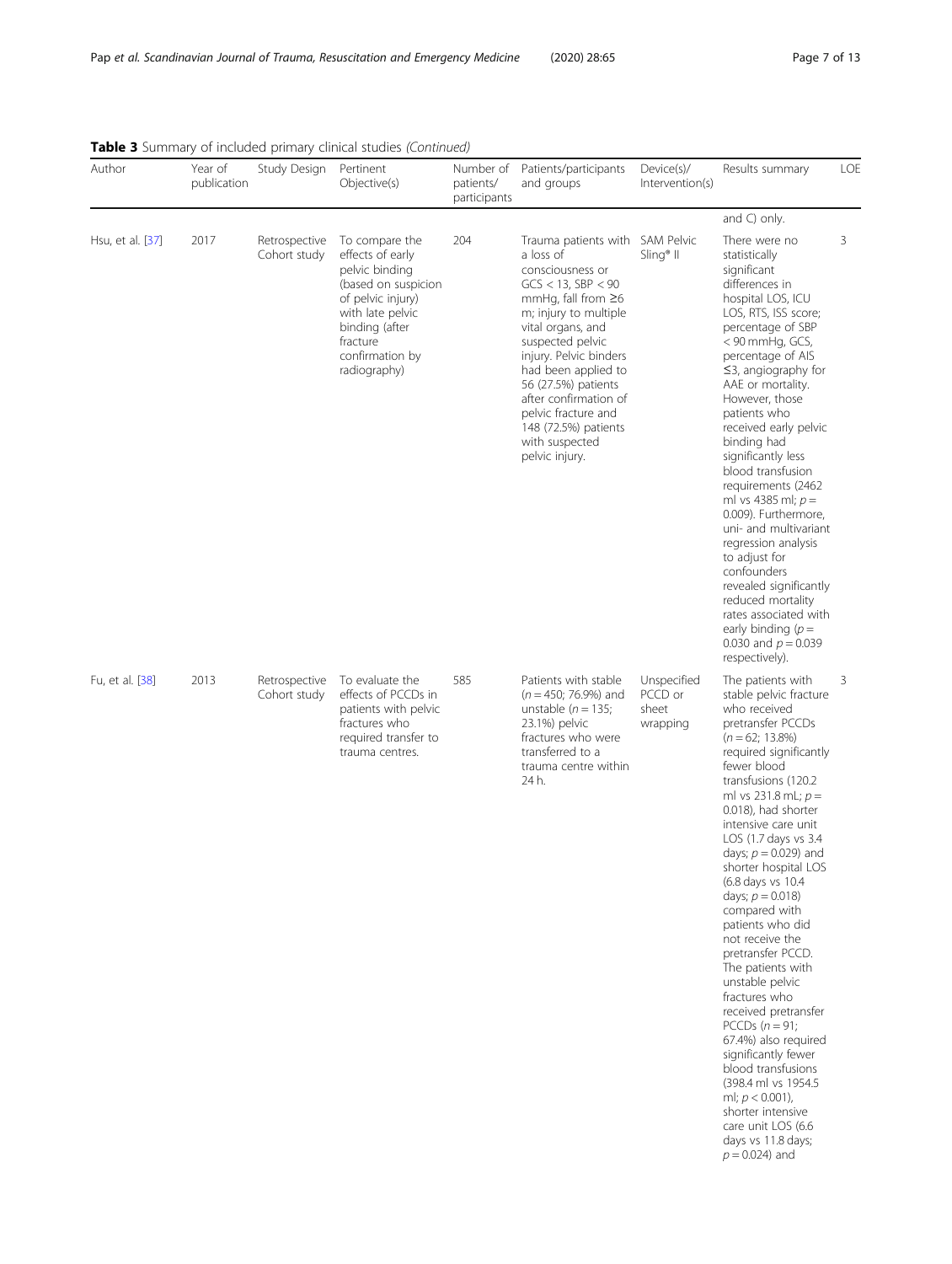64.7 to 81.2 mmHg

| Author               | Year of<br>publication | Study Design                      | Pertinent<br>Objective(s)                                                                                                                                                                                                 | Number of<br>patients/<br>participants | Patients/participants<br>and groups                                                                                                                                                                                                                                                                                                                                               | Device(s)/<br>Intervention(s)           | Results summary                                                                                                                                                                                                                                                                                                                                                                                                                                                                                                                                                                                                                                                                 | LOE          |
|----------------------|------------------------|-----------------------------------|---------------------------------------------------------------------------------------------------------------------------------------------------------------------------------------------------------------------------|----------------------------------------|-----------------------------------------------------------------------------------------------------------------------------------------------------------------------------------------------------------------------------------------------------------------------------------------------------------------------------------------------------------------------------------|-----------------------------------------|---------------------------------------------------------------------------------------------------------------------------------------------------------------------------------------------------------------------------------------------------------------------------------------------------------------------------------------------------------------------------------------------------------------------------------------------------------------------------------------------------------------------------------------------------------------------------------------------------------------------------------------------------------------------------------|--------------|
|                      |                        |                                   |                                                                                                                                                                                                                           |                                        |                                                                                                                                                                                                                                                                                                                                                                                   |                                         | shorter hospital LOS<br>(9.4 days vs 19.5)<br>days; $p = 0.006$ )<br>compared with<br>patients who did<br>not receive the<br>pretransfer PCCD.                                                                                                                                                                                                                                                                                                                                                                                                                                                                                                                                  |              |
| Pizanis, et al. [39] | 2013                   | Retrospective<br>Cohort study     | To compare<br>transfusion<br>requirements of<br>PRBC, LOS, mortality<br>and incidence of<br>lethal pelvic<br>bleeding between<br>patients which<br>were treated by<br>circumferential<br>sheets, binders and<br>c-clamps. | 192                                    | Trauma patients with Unspecified<br>fractures or<br>disruptions of the<br>pelvic ring. (The<br>median age of<br>patients treated with<br>binders was<br>significantly lower<br>than in those treated<br>with sheets of c-<br>clamps.) One-<br>hundred-and-thirty-<br>three patients (69%)<br>were treated with c-<br>clamp, 31 (16%) with<br>sheets and 28 (15%)<br>with binders. | PCCDs, sheet<br>wrapping and<br>c-clamp | There were no<br>statistically<br>significant<br>differences in PRBC<br>requirements ( $p =$<br>0.26), LOS $(p = 0.20)$<br>or mortality $(p =$<br>0.08). However,<br>wrapping sheets<br>were associated with<br>a significantly higher<br>incidence of lethal<br>bleeding compared<br>to PCCD and c-<br>clamp (23% vs 4% vs<br>8%; $p = 0.02$ ).                                                                                                                                                                                                                                                                                                                                | 3            |
| Knops, et al. [32]   | 2011                   | Randomized<br>controlled<br>trial | To quantify the<br>pressure at the<br>region of the<br>greater trochanters<br>and the sacrum,<br>induced by PCCDs<br>in healthy<br>individuals.                                                                           | 80                                     | Healthy individuals<br>lying on a spine<br>board and lying on a and T-POD®<br>hospital bed.                                                                                                                                                                                                                                                                                       | Pelvic Binder®,<br>SAM-Sling®           | Whilst lying on a<br>spine board, the<br>maximum pressure<br>on the skin at the<br>area of the greater<br>trochanter exceeded<br>9.3 kPa (tissue<br>damage threshold)<br>with all three<br>devices. No<br>correlations of<br>maximum pressure<br>with BMI, waist size,<br>or age on a spine<br>board at the area of<br>the greater<br>trochanter were<br>observed, except<br>with an increase in<br>maximum pressure<br>with age $(p = 0.031)$<br>when using one of<br>the devices (SAM-<br>Sling <sup>®</sup> ). Whilst lying<br>on the hospital bed,<br>considerable<br>reductions in<br>maximum pressure,<br>were found with all<br>devices, in most<br>cases below 9.3 kPa. | $\mathbf{1}$ |
| Tan, at al [33].     | 2010                   | Before-after<br>study             | To measure the<br>immediate<br>biomechanical and<br>hemodynamic<br>effects of pelvic<br>binding.                                                                                                                          | 15                                     | Patients with<br>unstable pelvic<br>fractures who<br>presented to the<br>emergency<br>department and<br>who did not receive<br>prehospital pelvic<br>binding.                                                                                                                                                                                                                     | T-POD®                                  | Application of the<br>PCCD reduced pubic<br>symphyseal diastasis<br>by 60% (range 24-<br>92%, $p = 0.01$ ). Mean<br>values of mean<br>arterial pressures<br>increased<br>significantly from                                                                                                                                                                                                                                                                                                                                                                                                                                                                                     | 2            |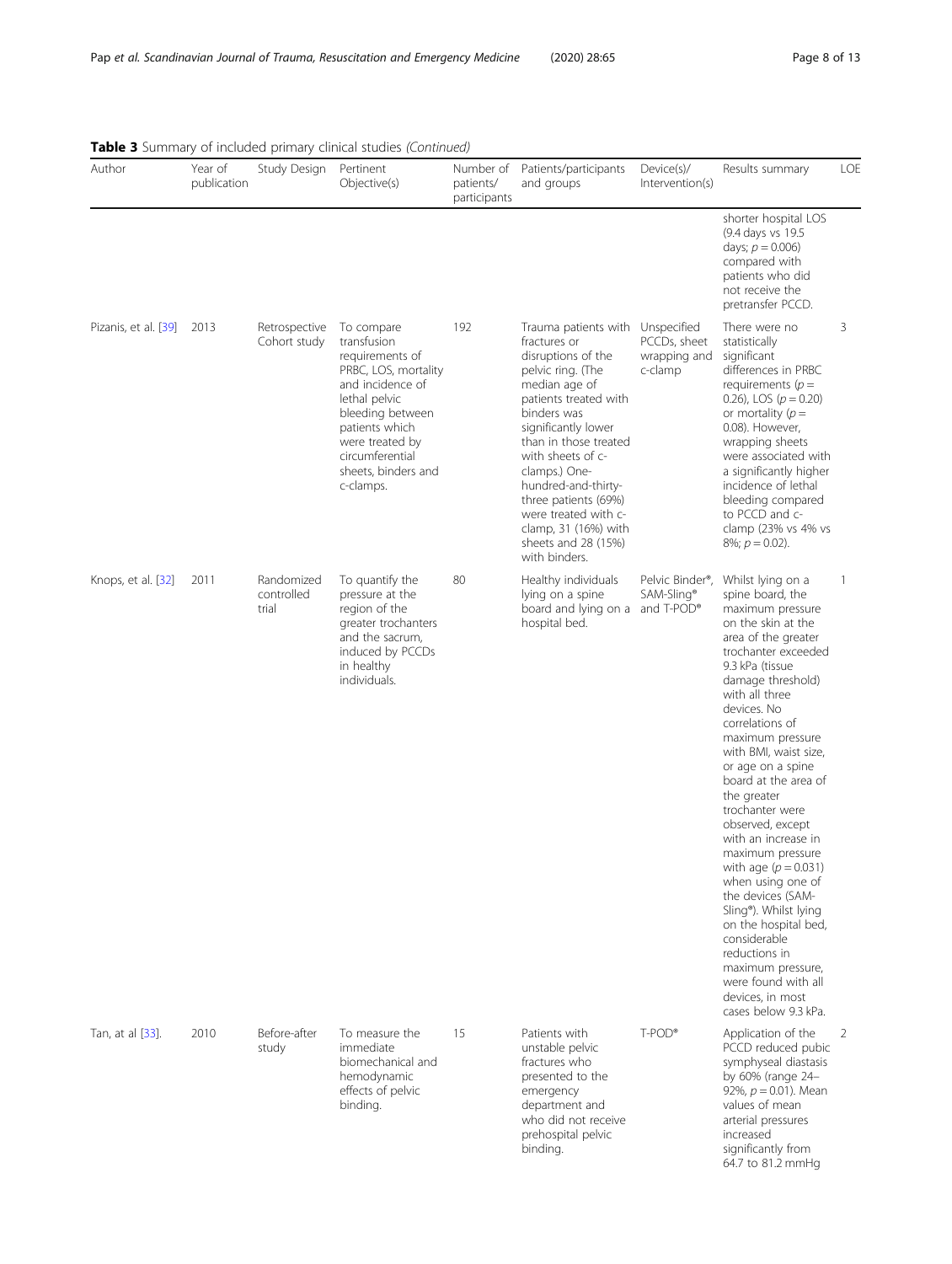| Author                       | Year of<br>publication | Study Design                  | Pertinent<br>Objective(s)                                                                             | Number of<br>patients/<br>participants | Patients/participants<br>and groups                                                                                                                                                                                                                                                                                                                         | Device(s)/<br>Intervention(s) | Results summary                                                                                                                                                                                                                                                                                                                                                                                                                                                                                                                             | LOE |
|------------------------------|------------------------|-------------------------------|-------------------------------------------------------------------------------------------------------|----------------------------------------|-------------------------------------------------------------------------------------------------------------------------------------------------------------------------------------------------------------------------------------------------------------------------------------------------------------------------------------------------------------|-------------------------------|---------------------------------------------------------------------------------------------------------------------------------------------------------------------------------------------------------------------------------------------------------------------------------------------------------------------------------------------------------------------------------------------------------------------------------------------------------------------------------------------------------------------------------------------|-----|
|                              |                        |                               |                                                                                                       |                                        |                                                                                                                                                                                                                                                                                                                                                             |                               | $(p = 0.04)$ . Similarly,<br>heart rates<br>decreased<br>significantly from<br>106 to 93 beats per<br>minute ( $p = 0.04$ ).                                                                                                                                                                                                                                                                                                                                                                                                                |     |
| Croce, et al. [40]           | 2007                   | Retrospective<br>Cohort study | To compare the<br>efficacy of pelvic<br>binding to EPF.                                               | 186                                    | Trauma patients with T-POD®<br>fractures or<br>disruptions of the<br>pelvic ring.<br>Ninety-three patients<br>(50%) were treated<br>with EPF and 93<br>(50%) had the T-POD<br>applied.                                                                                                                                                                      |                               | There were no<br>differences in age or<br>shock severity. Those<br>patients who had a<br>T-POD applied had<br>significantly reduced<br>24-h (4.9 U vs 17.1 U;<br>$p < 0.0001$ ) and 48-h<br>transfusions $(6.0 \cup vs)$<br>18.6 U; $p < 0.0001$ ).<br>Compared to EPF,<br>the T-POD also facili-<br>tated significantly<br>decreased hospital<br>$LOS$ (16.5 days vs<br>24.4 days; $p < 0.03$ ).<br>There was reduced<br>mortality with the T-<br>POD, however, this<br>was not statistically<br>significant (26% vs<br>37%; $p = 0.11$ ). | 3   |
| Ghaemmaghami,<br>et al. [41] | 2007                   | Retrospective<br>Cohort study | To assess the<br>effectiveness of<br>early application of<br>a PCCD when<br>compared to no<br>device. | 236                                    | Patients with pelvic<br>fractures and at least<br>one of the following<br>risk factors:<br>- unstable fracture<br>- age $>$ 55 years<br>- hypotension<br>One-hundred-and-<br>eighteen patients<br>(50%) were treated<br>with the PCCD and<br>118 (50%) did not<br>receive any<br>standardized pelvic<br>binding other than<br>occasional sheet<br>wrapping. | Unspecified<br>PCCD           | The two groups had 3<br>similar fracture<br>patterns, age, and<br>injury severity. In the<br>comparison of<br>patients wo were<br>treated with a PCCD<br>with those who<br>received no<br>standardized pelvic<br>binding, there were<br>no significant<br>differences in<br>mortality (23% vs<br>23%; $p = 0.92$ ), need<br>for AAE (11% vs<br>15%; $p = 0.35$ ), or 24-<br>h transfusion (5.2 U<br>vs 4.6 U; $p = 0.64$ ).                                                                                                                 |     |
| Krieg, et al. [34]           | 2005                   | Before-after<br>study         | To assess the<br>effectiveness of a<br>PCCD in reducing<br>and stabilizing<br>pelvic ring fractures.  | 13                                     | Adult patients (> 16<br>years) with partially<br>stable or unstable<br>pelvic fractures with<br>external or internal<br>rotation pattern.                                                                                                                                                                                                                   | Unspecified<br>PCCD           | In patients with<br>external rotation, the<br>PCCD significantly<br>reduced the pelvic<br>width by $9.9 \pm 6.0$ %.<br>In patient with<br>internal rotation,<br>there was no<br>significant over-<br>pressurization due to<br>application of the<br>PCCD.                                                                                                                                                                                                                                                                                   | 2   |

# Table 3 Summary of included primary clinical studies (Continued)

AAE Arterial Angio-Embolization; AIS Abbreviate Injury Score; BMI Body Mass Index; EPF External Pelvic Fixation; GCS Glasgow Coma Score; HR Heart Rate; ICU Intensive Care Unit; ISS Injury Severity Scale; LOE Level of Evidence; LOS Length of Stay; PCCD Pelvic Circumferential Compression Device; PRBC Packed Red Blood Cells; RISC Revised Injury Severity Classification; RTS Revised Trauma Score; SBD Standard Base Deficit; SBP Systolic Blood Pressure; SI Shock Index; TASH Trauma Associated Severe Haemorrhage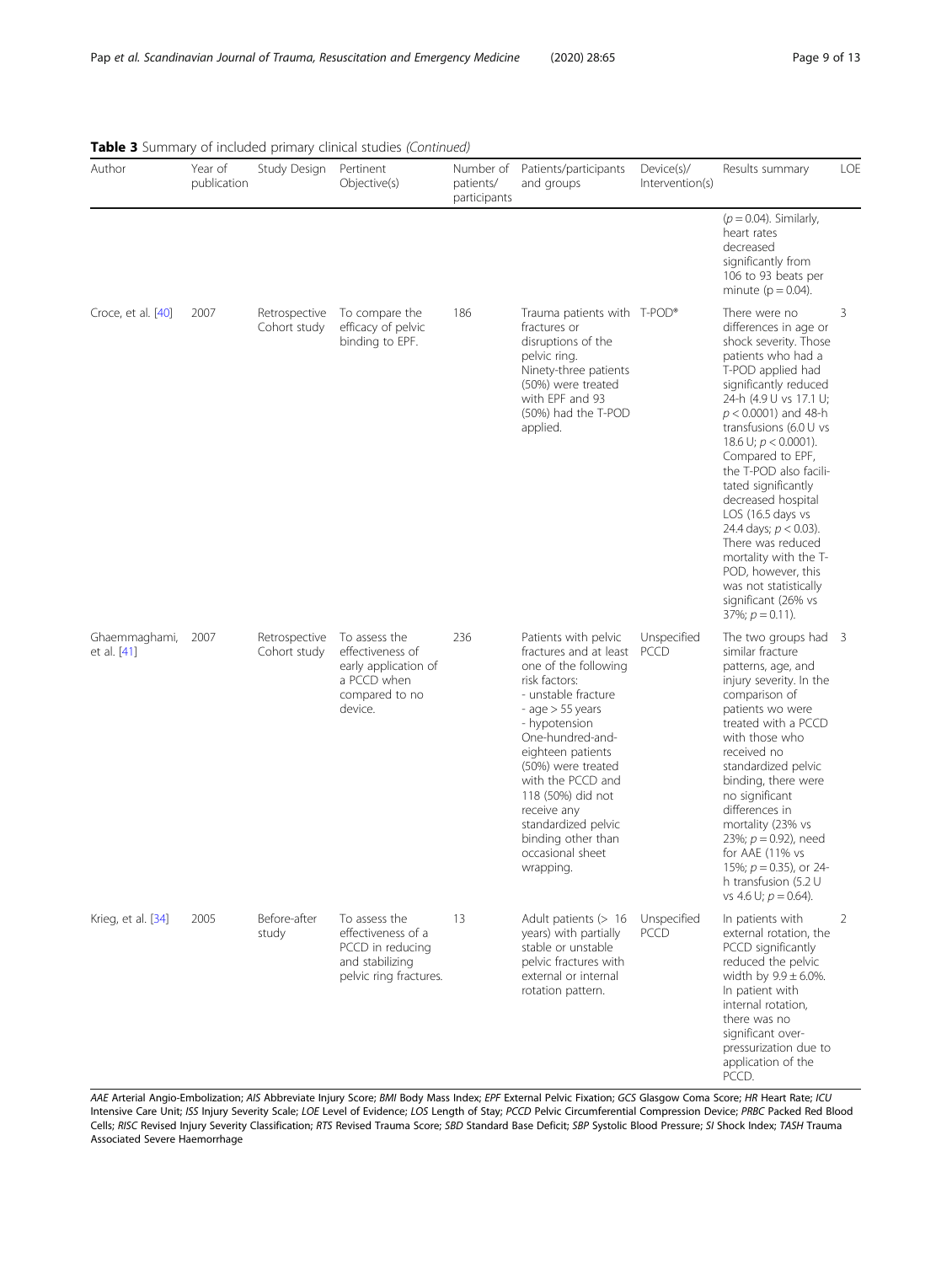of these (Pizanis, at al. 2013) [\[39](#page-11-0)] compared this method to the application of a commercial PCCD and demonstrated benefits in using a PCCD over improvised pelvic binding in reducing mortality. The systemic reviews consistently report on potential adverse effects of PCCDs. These including mostly skin damage, myonecrosis and peroneal nerve palsy when used for extended periods of time, but also injury to internal organs as a result of shearing forces during the application process [\[29](#page-11-0)–[31\]](#page-11-0).

The clinical bottom line is that there is no high-level evidence that the application of a PCCD reduces haemorrhage or mortality in suspected or confirmed pelvic fractures. The best available evidence suggests that a PCCD provides temporary pelvic ring stabilization and can serve as an adjunct to early haemorrhage control. The application of PCCD carries a certain potential for iatrogenic harm, however, clinical benefits seem to outweigh this risk. Given the limited data to show undisputable benefit, further research on this topic is needed. In particular, there is a lack of research in the prehospital arena as well as studies which examine the effectiveness and safety of PCCDs in specific pelvic fractures types according to Young-Burgess classification as this mechanistic classification is more practical for the prehospital context.

# **Discussion**

Patients suffering pelvic fractures are at risk of severe and potentially life-threatening bleeding [\[43](#page-11-0), [44](#page-11-0)]. Especially patients with unstable pelvic fracture types are at high risk of exsanguinating haemorrhage [\[45](#page-11-0), [46](#page-11-0)]. Palpation of the pelvis is unreliable in detecting instability and has been associated with dislodging clots and initiating further blood loss [\[47](#page-11-0)]. Therefore, in early major trauma care, the presence of pelvic disruption should be based on suspicion after consideration of the mechanism of injury rather than confirmation by physical examination. PCCDs have been shown to provide effective biomechanical reduction in partially stable and unstable pelvic fractures [\[48\]](#page-11-0). A clinically reasonable assumption is that the prompt application of a PCCD facilitates early stabilization of unstable fractures and thus leads to favourable physiological effects and ultimately desirable patient outcomes. This rapid review aimed to summarize current evidence for the effectiveness and safety of noninvasive PCCDs and identified several, albeit methodologically weak studies in support of the intervention. As such, this rapid review was unable to identify highquality evidence and the best available evidence should be combined with expert consensus in a process such as RAM to assess the validity of the QI under discussion.

Health care quality measurement and improvement are complex endeavours. Considering the resources health care organizations invest in them and the potential adverse consequences if conducted poorly [[49](#page-11-0), [50\]](#page-11-0), it is important to get it right from the start. Unfortunately, indicators are often chosen because the required data is easily attainable rather than because they are evidence-based [[51](#page-11-0)]. When indicators are developed or transferred between health care systems, it is critical to review their supporting evidence and the quality thereof [[52,](#page-11-0) [53\]](#page-11-0). A QI is preferably based on high-quality evidence clearly demonstrating that the desirable effects outweigh the undesirable effects. Such evidence is produced by large, thoroughly conducted RCTs that demonstrate consistent impressive benefits with limited adverse effects and minimal cost. In the absence of such high-quality evidence, best available evidence should be combined with expert consensus to assess the validity of the indicator. Therein lies the essence of a *quality* indicator and what distinguishes it from a performance indicator – a QI has scientific credibility, i.e. there is evidence and/or expert consensus that the indicator can be used to make a judgement about quality [[17\]](#page-11-0). Not only are health care quality improvement managers increasingly required to deploy such scientific methods to develop measures of quality, but also they are required to do so in limited amounts of time [[54\]](#page-11-0). This presents a potential misalignment between QI development and timelines set by organizational quality improvement needs [\[55](#page-11-0), [56](#page-11-0)]. This paper presents an example of a fasttracked systematic literature review methodology which balanced its scope against time and resource constraints, and in doing so may prevent protraction and provide a timely evidence summary to inform QI development. From inception to completion this rapid review took approximately 3 months; a relatively short timeframe compared to full systematic reviews which commonly take 12 to 24 months to complete [\[57,](#page-11-0) [58\]](#page-11-0).

There are several significant limitations that the omission or simplification of systematic review methods induce. The search strategy was limited by restricting the number of databases consulted, excluding all non-English language papers, using more specific search terms and excluding lower levels of evidence. Databases were restricted in line with guidance for rapid reviews and evidence summaries by JBI. Whilst systematic reviewer and meta-analysts should conduct exhaustive searches in multiple databases, rapid reviews commonly omit several databases to focus on those expected to yield best results. This approach is justifiable by studies which have demonstrated only marginal improvement in relevant results by increasing the number of databases searched [\[59,](#page-11-0) [60\]](#page-12-0). The search for studies in rigorously conducted systematic reviews should not be restricted by language. Limiting results to those written in English inevitable introduces English language bias or Tower of Babel bias potentially leading to an over- or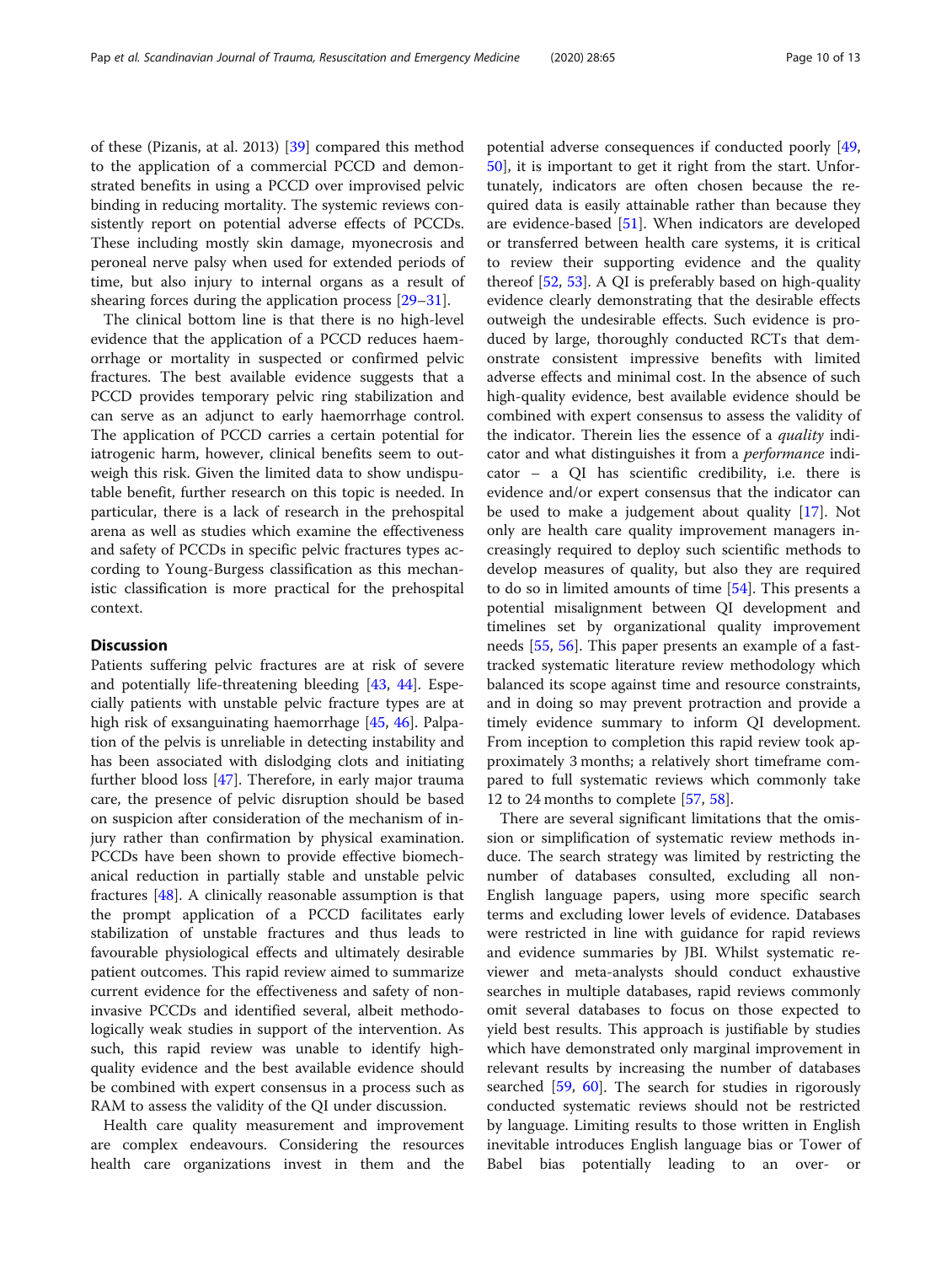<span id="page-10-0"></span>underestimation of an intervention's effectiveness [\[61](#page-12-0)]. Reliable translation services, however, require time and financial resources making them a less suitable part of a rapid review search strategy. Optimal search strategies aim for maximum number of relevant references with minimal noise, i.e. best sensitivity and specificity. In this balance, rapid reviews commonly lean towards specificity. The search terms in this rapid review were more specific by using narrower MeSH terms (e.g. MH "pelvic fractures"), using Boolean operators to narrow MeSH headings (e.g. (pelvic bones [mh] OR pelvis [mh]) AND (fractures, bone [mh] OR wounds and injuries [mh]) and by avoiding less common keywords (e.g. splint). JBI evidence summaries are ideally based on several systematic reviews, however, when no systematic reviews are identified, lower levels of evidence are included [[27](#page-11-0)]. This rapid review adopted the approach but leaned towards more comprehensive inclusion by lowering the methodological exclusion threshold to observational descriptive studies. Whilst data extraction was verified by a second reviewer, the preceding study selection and quality appraisal was performed by only one reviewer. Expediting the review process in this way is frequently done in rapid reviews, however, introduces considerable risk of bias and error.

# Conclusion

This study provides an example of how the timely knowledge synthesis through the deployment of a streamlined rapid review approach can inform QI development. More specifically, the study has reviewed best available evidence regarding the application of a PCCD in patients with suspected pelvic fractures and summarized this into a synopsis for feasible consideration by an expert panel tasked to assess the validity of a related QI. The process of applying a PCCD is not clearly linked to desirable clinical outcomes and does carry a potential for iatrogenic harm. Nevertheless, the clinical benefits seem to outweigh risks. This best available evidence is of low quality strengthening the need for its perusal by an expert panel before possible QI implementation.

## Supplementary information

Supplementary information accompanies this paper at [https://doi.org/10.](https://doi.org/10.1186/s13049-020-00762-5) [1186/s13049-020-00762-5](https://doi.org/10.1186/s13049-020-00762-5).

Additional file 1.

#### Abbreviations

AAE: Arterial Angio-Embolization; AIS: Abbreviate Injury Score; BMI: Body Mass Index; CINAHL: Cumulative Index to Nursing and Allied Health Literature; EPF: External Pelvic Fixation; GCS: Glasgow Coma Score; GRADE: Grading of Recommendations Assessment, Development and Evaluation; HR: Heart Rate; ICU: Intensive Care Unit; ISS: Injury Severity Scale; JBI: Joanna Briggs Institute; LOE: Level of Evidence; LOS: Length of Stay; PCCD: Pelvic Circumferential Compression Device; PICOCS: Population,

Intervention, Comparison, Outcome, Context, Study design; QI: Quality Indicator; RAM: RAND/UCLA Appropriateness Method; RCT: Randomized Controlled Trial; RISC: Revised Injury Severity Classification; RTS: Revised Trauma Score; SBD: Standard Base Deficit; SBP: Systolic Blood Pressure; SI: Shock Index; TASH: Trauma Associated Severe Haemorrhage; WHO: World Health Organization

#### Acknowledgements

The larger research project this study forms part of is supported by an Australian Government Research Training Program Scholarship.

#### Authors' contributions

RP is the guarantor. RP incepted the study. RP conducted the search and quality appraisal. RP and RM performed data extraction. All authors contributed intellectually to the manuscript approved its final version.

# Funding

NA

# Availability of data and materials

The datasets used and/or analysed during the current study are available from the corresponding author on reasonable request.

#### Ethics approval and consent to participate

The project this study forms part of has been approved by the University of Adelaide Human Research Ethics Committee (approval number H-2017-157).

#### Consent for publication

NA

#### Competing interests

The authors declare that they have no competing interests.

Received: 18 March 2020 Accepted: 3 July 2020 Published online: 13 July 2020

#### References

- 1. Pfeifer R, Teuben M, Andruszkow H, Barkatali BM, Pape HC. Mortality patterns in patients with multiple trauma: a systematic review of autopsy studies. PLoS One. 2016;11(2):1–9.
- 2. Ruatti S, Guillot S, Brun J, Thony F, Bouzat P, Payen JF, et al. Which pelvic ring fractures are potentially lethal? Injury. 2015;46(6):1059–63.
- 3. Hermans E, Biert J, van Vugt AB, Edwards MJR. Research on relation of mortality and hemodynamics in patients with an acute pelvic ring fracture. J Acute Dis. 2016;5(2):117–22.
- 4. Starr AJ, Griffin DR, Reinert CM, Frawley WH, Walker J, Whitlock SN, et al. Pelvic ring disruptions: prediction of associated injuries, transfusion requirement, pelvic arteriography, complications, and mortality. J Orthop Trauma. 2002;16(8):553–61.
- 5. Dalal SA, Burgess AR, Siegel JH, Young JW, Brumback RJ, Poka A, et al. Pelvic fracture in multiple trauma: classification by mechanism is key to pattern of organ injury, resuscitative requirements, and outcome. J Trauma - Inj Infect Crit Care. 1989;29(7):981–1002.
- 6. Schmal H, Markmiller M, Mehlhorn AT, Sudkamp NP. Epidemiology and outcome of complex pelvic injury. Acta Orthop Belg. 2005;71(1):41–7.
- 7. Tile M. Acute pelvic fractures: II. Principles of management. J Am Acad Orthop Surg. 1996;4(3):152–61.
- 8. Tile M. Pelvic ring fractures: should they be fixed? J Bone Jt Surg Ser B. 1988;70(1):1–12.
- 9. Young JW, Burgess AR, Brumback RJ, Poka A. Pelvic fractures: value of plain radiography in early assessment and management. Radiology. 1986;160(2): 445–51.
- 10. Grant PT. The diagnosis of pelvic fractures by "springing". Arch Emerg Med. 1990;7(3):178–82.
- 11. Lee C, Porter K. The prehospital management of pelvic fractures. Emerg Med J. 2007;24(2):130–3.
- 12. Sauerland S, Bouillon B, Rixen D, Raum MR, Koy T, Neugebauer EAM. The reliability of clinical examination in detecting pelvic fractures in blunt trauma patients: a meta-analysis. Arch Orthop Trauma Surg. 2004;124(2): 123–8.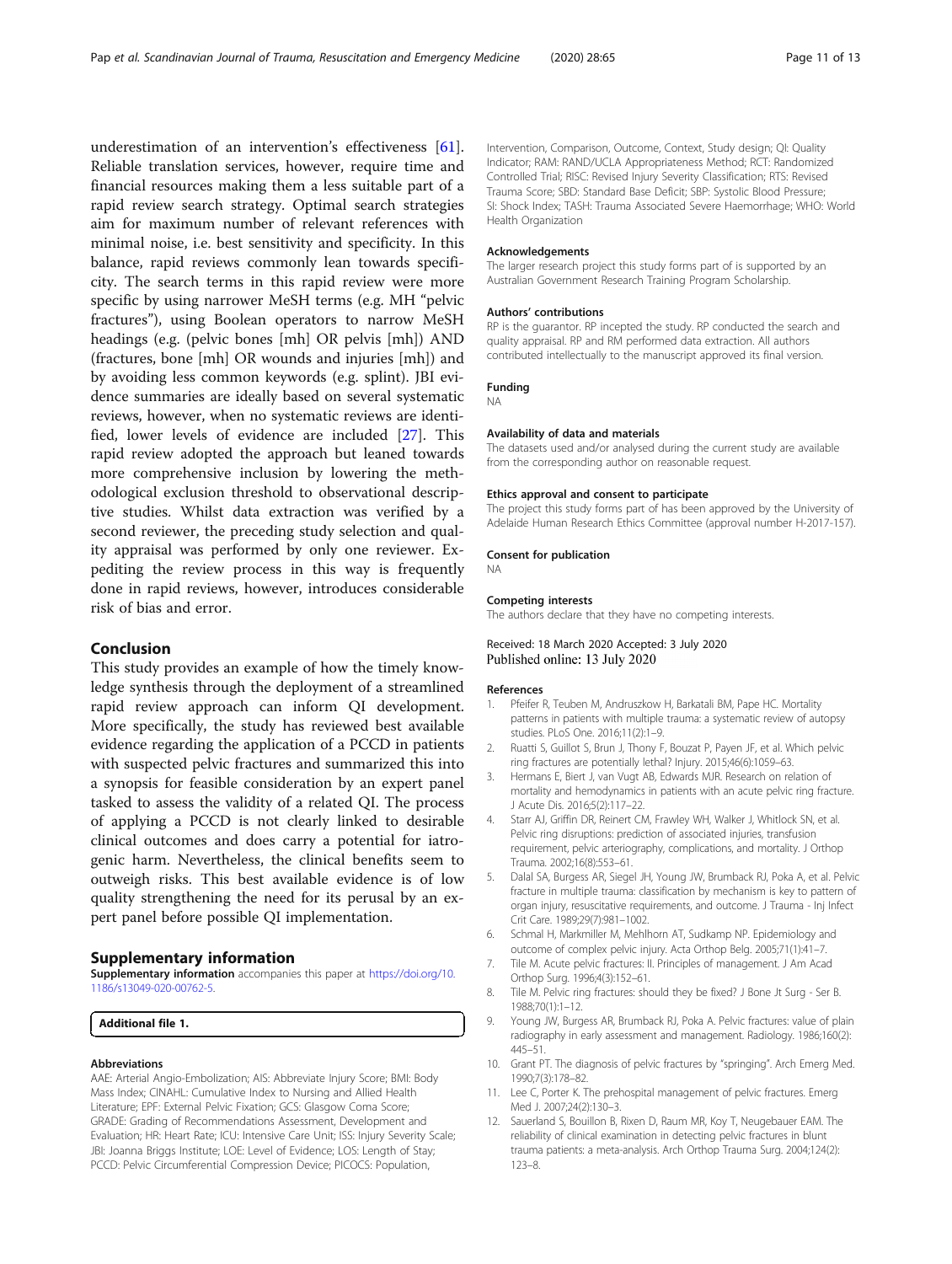- <span id="page-11-0"></span>13. National Institute for Health and Care Excellence. Major trauma: assessment and management of major trauma - NICE Guideline NG39. London; 2016. Available from: [https://www.nice.org.uk/guidance/ng39/evidence/full](https://www.nice.org.uk/guidance/ng39/evidence/full-guideline-pdf-2308122833)[guideline-pdf-2308122833](https://www.nice.org.uk/guidance/ng39/evidence/full-guideline-pdf-2308122833).
- 14. Campbell J, Alson R, editors. International trauma life support for emergency care providers. 8th ed. Downer Grove, IL: ITLS - International Trauma Life Support; 2015. p. 432.
- 15. Joint Royl Colleges Ambulance Liaison Committee and Association of Ambulance Chief Executives. JRCALC Clinical Practice Guidelines 2019. Somerset: Class Professional Publishing; 2019. p. 724.
- 16. Pap R, Lockwood C, Stephenson M, Simpson P. Indicators to measure prehospital care quality: a scoping review. JBI Database Syst Rev Implement Reports. 2018;16(11):2192–223.
- 17. Campbell SM, Braspenning J, Hutchingson A, Marshall MN. Research methods used in developing and applying quality indicators in primary care. Qual Saf Heal Care. 2002;11:358–64.
- 18. Lawrence M, Olesen F. Indicators of quality in health care. Eur J Gen Pract. 1997;3(9):103–8.
- 19. Kötter T, Blozik E, Scherer M. Methods for the guideline-based development of quality indicators - a systematic review. Implement Sci. 2012;7(1):21.
- 20. Hutchinson A, McIntosh A, Anderson J, Gilbert C, Field R. Developing primary care review criteria from evidence-based guidelines: coronary heart disease as a model. Br J Gen Pract. 2003;53(494):690–6.
- 21. Mainz J. Defining and classifying clinical indicators for quality improvement. Int J Qual Heal Care. 2003;15(156):523–30.
- 22. Halcomb E, Davidson P, Hardaker L. Using the consensus development conference method in healthcare research. Nurse Res. 2008;16(1):56–71.
- 23. Fitch K, Bernstein SJJ, Aguilar MDD, Burnand B, LaCalle JRR, Lazaro P, et al. The RAND/UCLA appropriateness method User's manual; 2001. p. 109. Available from: [http://www.rand.org.](http://www.rand.org)
- 24. Tricco AC, Antony J, Zarin W, Strifler L, Ghassemi M, Ivory J, et al. A scoping review of rapid review methods. BMC Med. 2015;13(224):1–15.
- Grant MJ, Booth A. A typology of reviews: an analysis of 14 review types and associated methodologies. Health Inf Libr J. 2009;26(2):91–108.
- 26. Khangura S, Konnyu K, Cushman R, Grimshaw J, Moher D. Evidence summaries : a rapid review method. Syst Rev. 2012;1(10):20146–4053.
- 27. Munn Z, Lockwood C, Moola S. The development and use of evidence summaries for point of care information systems: a streamlined rapid review approach. Worldviews Evidence-Based Nurs. 2015;12(3):131–8.
- Joanna Briggs Institute. The JBI Approach. 2017. Available from: [http://](http://joannabriggs.org/jbi-approach.html) [joannabriggs.org/jbi-approach.html](http://joannabriggs.org/jbi-approach.html).
- 29. Bakhshayesh P, Boutefnouchet T, Tötterman A. Effectiveness of non invasive external pelvic compression: a systematic review of the literature. Scand J Trauma Resusc Emerg Med. 2016;24(1):1–9.
- 30. Cullinane DC, Schiller HJ, Zielinski MD, Bilaniuk JW, Collier BR, Como J, et al. Eastern association for the surgery of trauma practice management guidelines for hemorrhage in pelvic fracture-update and systematic review. J Trauma - Inj Infect Crit Care. 2011;71(6):1850–68.
- 31. Spanjersberg WR, Knops SP, Schep NWL, van Lieshout EMM, Patka P, Schipper IB. Effectiveness and complications of pelvic circumferential compression devices in patients with unstable pelvic fractures: a systematic review of literature. Injury. 2009;40(10):1031–5.
- 32. Knops SP, Van Lieshout EMM, Spanjersberg WR, Patka P, Schipper IB. Randomised clinical trial comparing pressure characteristics of pelvic circumferential compression devices in healthy volunteers. Injury. 2011; 42(10):1020–6.
- 33. Tan ECTH, Van Stigt SFL, Van Vugt AB. Effect of a new pelvic stabilizer (T-POD®) on reduction of pelvic volume and haemodynamic stability in unstable pelvic fractures. Injury. 2010;41(12):1239–43.
- 34. Krieg JC, Mohr M, Ellis TJ, Simpson TS, Madey SM, Bottlang M. Emergent stabilization of pelvic ring injuries by controlled circumferential compression: a clinical trial. J Trauma - Inj Infect Crit Care. 2005;59(3):659–64.
- 35. Schweigkofler U, Wohlrath B, Trentzsch H, Horas K, Hoffmann R, Wincheringer D. Is there any benefit in the pre-hospital application of pelvic binders in patients with suspected pelvic injuries? Eur J Trauma Emerg Surg. 2019;0123456789..
- 36. Agri F, Bourgeat M, Becce F, Moerenhout K, Pasquier M, Borens O, et al. Association of pelvic fracture patterns, pelvic binder use and arterial angioembolization with transfusion requirements and mortality rates; a 7-year retrospective cohort study. BMC Surg. 2017;17(1):1–12.
- 37. Der Hsu S, Chen CJ, Chou YC, Wang SH, Chan DC. Effect of early pelvic binder use in the emergency management of suspected pelvic trauma: a retrospective cohort study. Int J Environ Res Public Health. 2017;  $14(10):1-9$ .
- 38. Fu CY, Wu YT, Liao CH, Kang SC, Wang SY, Hsu YP, et al. Pelvic circumferential compression devices benefit patients with pelvic fractures who need transfers. Am J Emerg Med. 2013;31(10):1432–6.
- 39. Pizanis A, Pohlemann T, Burkhardt M, Aghayev E, Holstein JH. Emergency stabilization of the pelvic ring: clinical comparison between three different techniques. Injury. 2013;44(12):1760–4.
- 40. Croce MA, Magnotti LJ, Savage SA, Wood GW, Fabian TC. Emergent pelvic fixation in patients with exsanguinating pelvic fractures. J Am Coll Surg. 2007;204(5):935–9.
- 41. Ghaemmaghami V, Sperry J, Gunst M, Friese R, Starr A, Frankel H, et al. Effects of early use of external pelvic compression on transfusion requirements and mortality in pelvic fractures. Am J Surg. 2007;194(6):720–3.
- 42. Guyatt GH, Oxman AD, Vist GE, Kunz R, Falck-Ytter Y, Schünemann HJ. GRAD E: what is "quality of evidence" and why is it important to clinicians? BMJ. 2008;336(2):995–8.
- 43. Gabbe BJ, De Steiger R, Esser M, Bucknill A, Russ MK, Cameron PA. Predictors of mortality following severe pelvic ring fracture: results of a population-based study. Injury. 2011;42(10):985–91.
- 44. Blackmore CC, Cummings P, Jurkovich GJ, Linnau KF, Hoffer EK, Rivara FP. Predicting major hemorrhage in patients with pelvic fracture. J Trauma - Inj Infect Crit Care. 2006;61(2):346–52.
- 45. Pohlemann T, Stengel D, Tosounidis G, Reilmann H, Stuby F, Stöckle U, et al. Survival trends and predictors of mortality in severe pelvic trauma: estimates from the German pelvic trauma registry initiative. Injury. 2011; 42(10):997–1002.
- 46. Cryer H, Miller F, Evers B, Rouben L, Seligson D. Pelvic fracture classification: correlation with hemorrhage. J Trauma. 1988;28(7):973–80.
- 47. Little G, Kelly M, Glucksman E. Critical pitfalls in the immediate assessment of the trauma patient. Trauma. 2001;3(1):43–51.
- 48. Knops SP, Schep NWL, Spoor CW, Van Riel MPJM, Spanjersberg WR, Kleinrensink GJ, et al. Comparison of three different pelvic circumferential compression devices: a biomechanical cadaver study. J Bone Jt Surg - Ser A. 2011;93(3):230–40.
- 49. Shahian DM, Normand SLT, Friedberg MW, Hutter MM, Pronovost PJ. Rating the raters: the inconsistent quality of health care performance measurement. Ann Surg. 2016;264(1):36–8.
- 50. Chin MH, Muramatsu N. What is the quality of quality of medical care measures? Rashomon-like relativism and real-world applications. Perspect Biol Med. 2003;46(1):5–20.
- 51. Saver BG, Martin SA, Adler RN, Candib LM, Deligiannidis KE, Golding J, et al. Care that matters: quality measurement and health care. PLoS Med. 2015; 12(11):1–10.
- 52. Mainz J. Developing evidence-based clinical indicators: a state of the art methods primer. Int J Qual Heal Care. 2003;15(Supp 1):i5–11.
- 53. Marshall MN, Shekelle PG, McGlynn EA, Campbell S, Brook RH, Roland MO. Can health care quality indicators be transferred between countries? Qual Saf Health Care. 2003;12(1):8–12.
- 54. Cassel C, Conway P, Delbanco S, Jha A, Saunders R, Lee T. Getting more performance from performance measurement Christine. N Engl J Med. 2014;371(23):2145–7.
- 55. Ganann R, Ciliska D, Thomas H. Expediting systematic reviews: methods and implications of rapid reviews; 2010. p. 1–10.
- 56. Nair R, Aggarwal R, Khanna D. Methods of formal consensus in classification/diagnostic criteria and guideline development. Semin Arthritis Rheum. 2011;41(2):95–105.
- 57. Tricco A, Langlois E, Straus S. Rapid reviews to strengthen health policy and systems: a practical guide [internet]. Genève: World Health Organisation and Alliance for Health Ploicy and Systems Research; 2017. p. 142. Available from: [https://www.who.int/alliance-hpsr/resources/](https://www.who.int/alliance-hpsr/resources/publications/rapid-review-guide/en/) [publications/rapid-review-guide/en/.](https://www.who.int/alliance-hpsr/resources/publications/rapid-review-guide/en/)
- 58. Borah R, Brown AW, Capers PL, Kaiser KA. Analysis of the time and workers needed to conduct systematic reviews of medical interventions using data from the PROSPERO registry. BMJ Open. 2017;7(2):e012545.
- 59. Sampson M, Barrowman NJ, Moher D, Klassen TP, Pham B, Platt R, et al. Should meta-analysts search Embase in addition to Medline? J Clin Epidemiol. 2003;56(10):943–55.